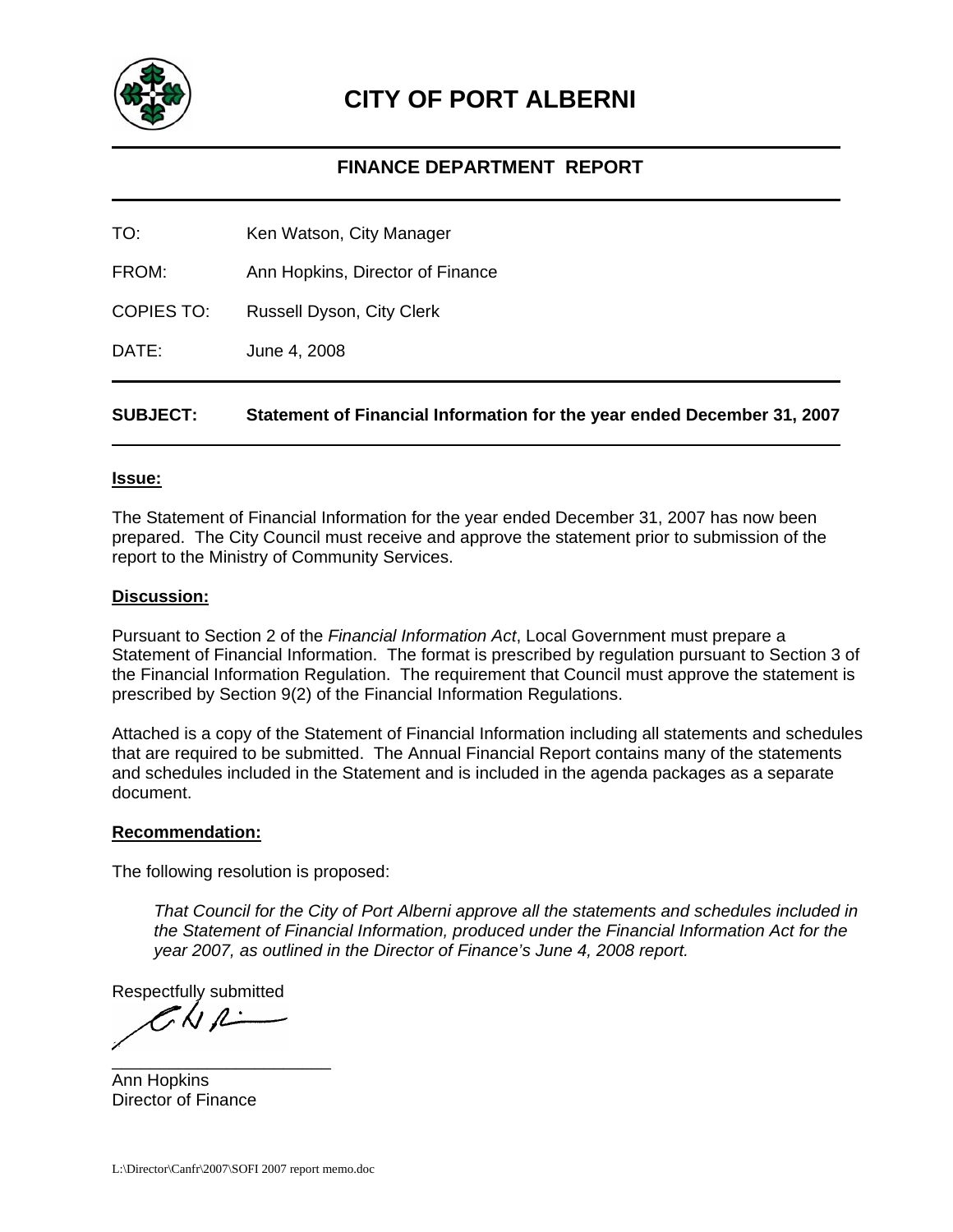# **Financial Information Regulation, Schedule 1 Checklist – Statement of Financial Information (SOFI)**

# **For the Corporation:**

| Corporate Name:                                   |               | City of Port Alberni                                                               |            | <b>Contact Name:</b>         |     |         | Ann Hopkins  |                            |                 |    |  |
|---------------------------------------------------|---------------|------------------------------------------------------------------------------------|------------|------------------------------|-----|---------|--------------|----------------------------|-----------------|----|--|
| <b>Fiscal Year End:</b>                           |               | December 31, 2007                                                                  |            | Phone Number:                |     |         | 250-720-2821 |                            |                 |    |  |
| Date Submitted:                                   | June 10, 2008 |                                                                                    | E-mail:    |                              |     |         |              | ann_hopkins@portalberni.ca |                 |    |  |
| <b>For the Ministry:</b>                          |               |                                                                                    |            |                              |     |         |              |                            |                 |    |  |
| <b>Ministry Name:</b>                             |               |                                                                                    |            | Reviewer:                    |     |         |              |                            |                 |    |  |
| Date Received:                                    |               |                                                                                    |            | Deficiencies:                |     |         |              | Yes                        |                 | No |  |
| Date Reviewed:                                    |               |                                                                                    |            | Deficiencies Addressed:      |     |         |              | Yes                        |                 | No |  |
| Approved (SFO):                                   |               |                                                                                    |            | <b>Further Action Taken:</b> |     |         |              |                            |                 |    |  |
|                                                   |               |                                                                                    |            |                              |     |         |              |                            |                 |    |  |
| Distribution:                                     |               | Legislative Library                                                                |            | <b>Ministry Retention</b>    |     |         |              |                            |                 |    |  |
| <b>FIR</b><br><b>Schedule 1</b><br><b>Section</b> | <b>Item</b>   |                                                                                    | <b>Yes</b> | <b>No</b>                    | N/A |         |              |                            | <b>Comments</b> |    |  |
|                                                   |               |                                                                                    |            | General                      |     |         |              |                            |                 |    |  |
| 1(1)(a)                                           |               | Statement of assets and liabilities                                                | X          |                              |     | Page 31 |              |                            |                 |    |  |
| 1(1)(b)                                           |               | Operational statement                                                              | X          |                              |     | Page 33 |              |                            |                 |    |  |
| 1(1)                                              |               | Schedule of debts                                                                  | X          |                              |     | Page 47 |              |                            |                 |    |  |
| 1(1)(d)                                           |               | Schedule of guarantee and<br>indemnity agreements                                  |            | X                            |     | None    |              |                            |                 |    |  |
| 1(1)(e)                                           |               | Schedule of employee remuneration<br>and expenses                                  | X          |                              |     |         | Pages 74-75  |                            |                 |    |  |
| 1 $(1)(f)$                                        | services      | Schedule of suppliers of goods and                                                 | X          |                              |     |         | Pages 77-79  |                            |                 |    |  |
| 1(3)                                              |               | Statements prepared on a<br>consolidated basis or for each fund,<br>as appropriate | X          |                              |     |         | Pages 31-37  |                            |                 |    |  |
| 1 $(4)$<br>1(5)                                   | above         | Notes to the financial statements for<br>the statements and schedules listed       | X          |                              |     |         | Pages 38-44  |                            |                 |    |  |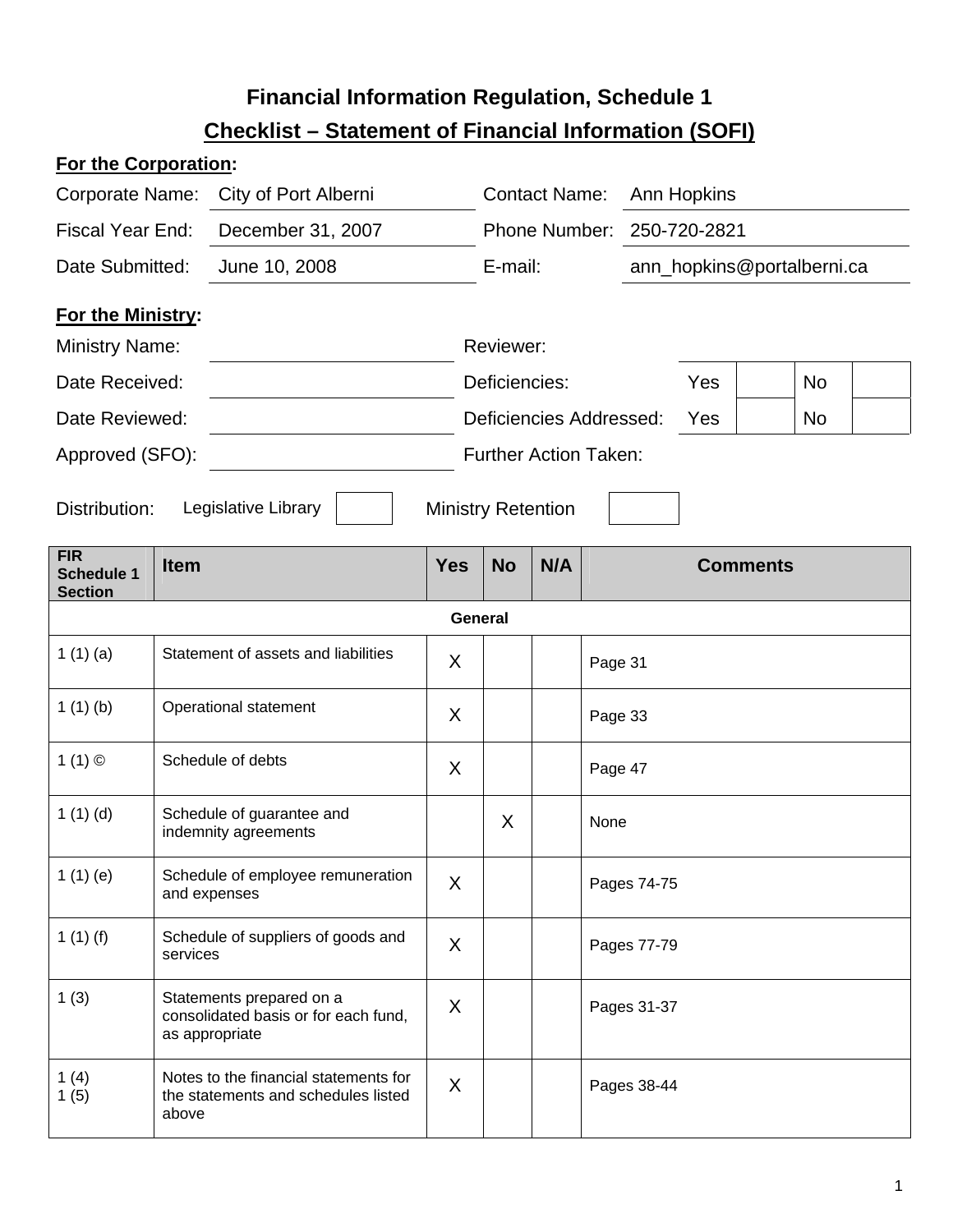| <b>FIR</b><br><b>Schedule 1</b><br><b>Section</b> | <b>Item</b>                                                                                                                                                                                                                                                         | <b>Yes</b>               | <b>No</b> | N/A    | <b>Comments</b>                        |  |  |
|---------------------------------------------------|---------------------------------------------------------------------------------------------------------------------------------------------------------------------------------------------------------------------------------------------------------------------|--------------------------|-----------|--------|----------------------------------------|--|--|
|                                                   | <b>Statement of Assets &amp; Liabilities</b>                                                                                                                                                                                                                        |                          |           |        |                                        |  |  |
| 2                                                 | A balance sheet prepared in<br>$\bullet$<br>accordance with GAAP or stated<br>accounting principles / policies,<br>and<br>Show changes in equity and<br>$\bullet$<br>surplus or deficit due to<br>operations                                                        | X<br>X                   |           |        | Pages 31, 38-40<br>Pages 33, 35-37, 43 |  |  |
| <b>Operational Statement</b>                      |                                                                                                                                                                                                                                                                     |                          |           |        |                                        |  |  |
| 3(1)                                              | Prepared in accordance with GAAP<br>or stated accounting principles /<br>policies and consists of:<br>a Statement of Income or<br>$\bullet$<br>Statement of Revenue and<br>Expenditures, and<br>a Statement of Changes in<br>$\bullet$<br><b>Financial Position</b> | X<br>X                   |           |        | Pages 33, 35-37<br>Page 34             |  |  |
| 3(2)<br>3(3)                                      | The Statement of Changes in<br>$\bullet$<br>Financial Position may be<br>omitted if it provides no<br>additional information<br>The omission must be explained<br>$\bullet$<br>in the notes                                                                         |                          |           | X<br>X | Included<br>included                   |  |  |
| 3(4)                                              | Community colleges, school districts,<br>and municipalities must prepare a<br>Statement of Changes in Financial<br>Position for the Capital Fund                                                                                                                    | X                        |           |        | Page 36                                |  |  |
|                                                   |                                                                                                                                                                                                                                                                     | <b>Schedule of Debts</b> |           |        |                                        |  |  |
| 4(1)(a)<br>4(2)                                   | List each long-term debt (secured by<br>debentures, mortgages, bonds, etc.),<br>stating the amount outstanding, the<br>interest rate, and the maturity date                                                                                                         | X                        |           |        | Page 47                                |  |  |
| 4(1)(b)                                           | Identify debts covered by sinking<br>funds or reserves and amounts in<br>these accounts                                                                                                                                                                             | X                        |           |        | Page 47                                |  |  |
| 4(3)<br>4(4)                                      | The schedule may be omitted if<br>$\bullet$<br>addressed under section 2 or 5<br>and it provides no additional<br>information<br>The omission must be explained<br>$\bullet$<br>in a note to the schedule                                                           |                          |           | X<br>X | Included<br>included                   |  |  |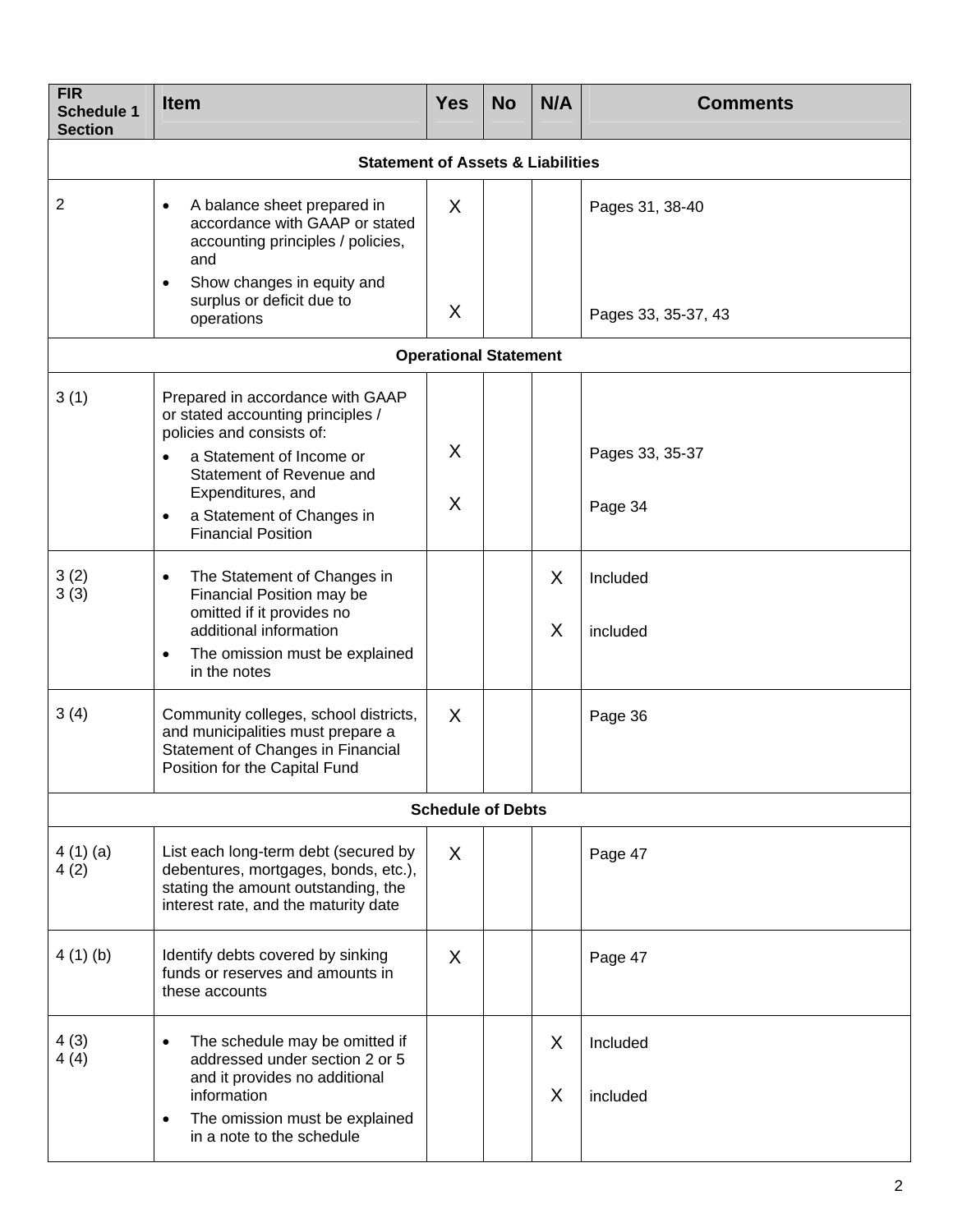| <b>FIR</b><br><b>Schedule 1</b><br><b>Section</b> | <b>Item</b>                                                                                                                                                                                               | <b>Yes</b>   | <b>No</b> | N/A    | <b>Comments</b> |  |  |  |
|---------------------------------------------------|-----------------------------------------------------------------------------------------------------------------------------------------------------------------------------------------------------------|--------------|-----------|--------|-----------------|--|--|--|
|                                                   | <b>Schedule of Guarantee and Indemnity Agreements</b>                                                                                                                                                     |              |           |        |                 |  |  |  |
| 5(1)                                              | List financial agreements that<br>required government approval prior<br>to being given (see Guarantees and<br>Indemnities Regulation in FIA<br>Guidance Package)                                          |              |           | X      | none            |  |  |  |
| 5(2)                                              | State the entities involved, and the<br>specific amount involved if known                                                                                                                                 |              |           | X      | none            |  |  |  |
| 5(3)<br>5(4)                                      | The schedule may be omitted if<br>$\bullet$<br>addressed under section 2 or 4<br>and it provides no additional<br>information<br>The omission must be explained<br>$\bullet$<br>in a note to the schedule |              |           | X<br>X | None<br>none    |  |  |  |
|                                                   | <b>Schedule of Remuneration and Expenses</b><br>(See Guidance Package for suggested format)                                                                                                               |              |           |        |                 |  |  |  |
| 6(2)(a)                                           | List separately, by name and<br>position, the total remuneration and<br>the total expenses for each elected<br>official, member of the board of<br>directors, and employee appointed<br>by Cabinet        | X            |           |        | Page 74         |  |  |  |
| 6(2)(b)                                           | List alphabetically each employee<br>whose total remuneration exceeds<br>\$75,000 and the total expenses for<br>each [excluding the persons listed<br>under $6(2)(a)$ ]                                   | X            |           |        | Page 74         |  |  |  |
| 6(2)(c)                                           | Include a consolidated total for<br>employees whose remuneration is<br>\$75,000 or less [excluding the<br>persons listed under 6 (2) (a)]                                                                 | X            |           |        | Page 74         |  |  |  |
| 6(2)(d)                                           | Reconcile or explain any difference<br>between total remuneration in this<br>schedule and related information in<br>the operational statement                                                             | $\mathsf{X}$ |           |        | Page 75         |  |  |  |
| 6(3)                                              | Exclude personal information other<br>than name, position, function or<br>remuneration and expenses of<br>employees                                                                                       | X            |           |        | Page 74         |  |  |  |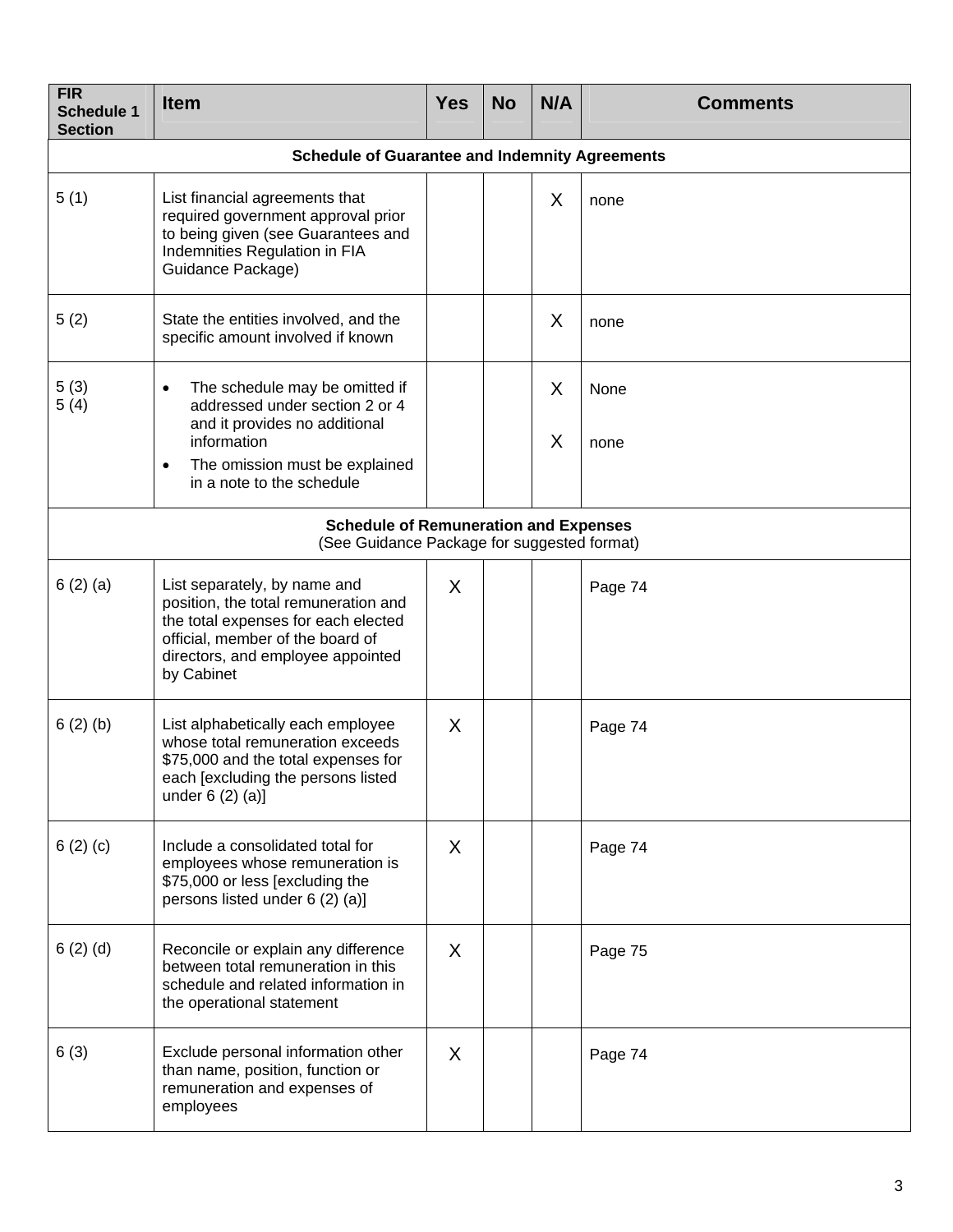| <b>FIR</b><br><b>Schedule 1</b><br><b>Section</b> | <b>Item</b>                                                                                                                                                                                                                                                                                       | <b>Yes</b>   | <b>No</b> | N/A | <b>Comments</b>    |
|---------------------------------------------------|---------------------------------------------------------------------------------------------------------------------------------------------------------------------------------------------------------------------------------------------------------------------------------------------------|--------------|-----------|-----|--------------------|
|                                                   | <b>Schedule of Remuneration and Expenses</b><br>(See Guidance Package for suggested format)                                                                                                                                                                                                       |              |           |     |                    |
| 6(6)                                              | Report the employer portion of EI<br>and CPP as a supplier payment to<br>the Receiver General for Canada<br>rather than as employee<br>remuneration                                                                                                                                               | X            |           |     | Page 78            |
| 6(7)(a)<br>6(7)(b)                                | Include a statement of severance<br>agreements providing:<br>the number of severance<br>$\bullet$<br>agreements under which<br>payment commenced in the<br>fiscal year being reported on for<br>non-union employees, and<br>the range of equivalent months'<br>$\bullet$<br>compensation for them | X            |           | X   | Page 76            |
|                                                   | (see Guidance Package for<br>suggested format)                                                                                                                                                                                                                                                    |              |           |     | none               |
| 6(8)                                              | Provide the reason for omitting a<br>statement of severance agreements<br>in a note to the schedule of<br>remuneration and expenses                                                                                                                                                               |              |           | X   | Included (page 76) |
|                                                   | <b>Schedule of Suppliers of Goods or Services</b><br>(See Guidance Package for suggested format)                                                                                                                                                                                                  |              |           |     |                    |
| 7(1)(a)                                           | List in alphabetical order all suppliers<br>of goods and services who received<br>aggregate payments exceeding<br>\$25,000                                                                                                                                                                        | X            |           |     | Pages 77-78        |
| 7(1)(b)                                           | Include a consolidated total of all<br>payments to suppliers who received<br>\$25,000 or less                                                                                                                                                                                                     | X            |           |     | Page 78            |
| 7(1)(c)                                           | Reconcile or explain any difference<br>between the consolidated total and<br>related figures in the operational<br>statement                                                                                                                                                                      | X            |           |     | Page 79            |
| 7(2)(b)                                           | Include a statement of payments for<br>the purposes of grants or<br>contributions                                                                                                                                                                                                                 | $\mathsf{X}$ |           |     | Page 78            |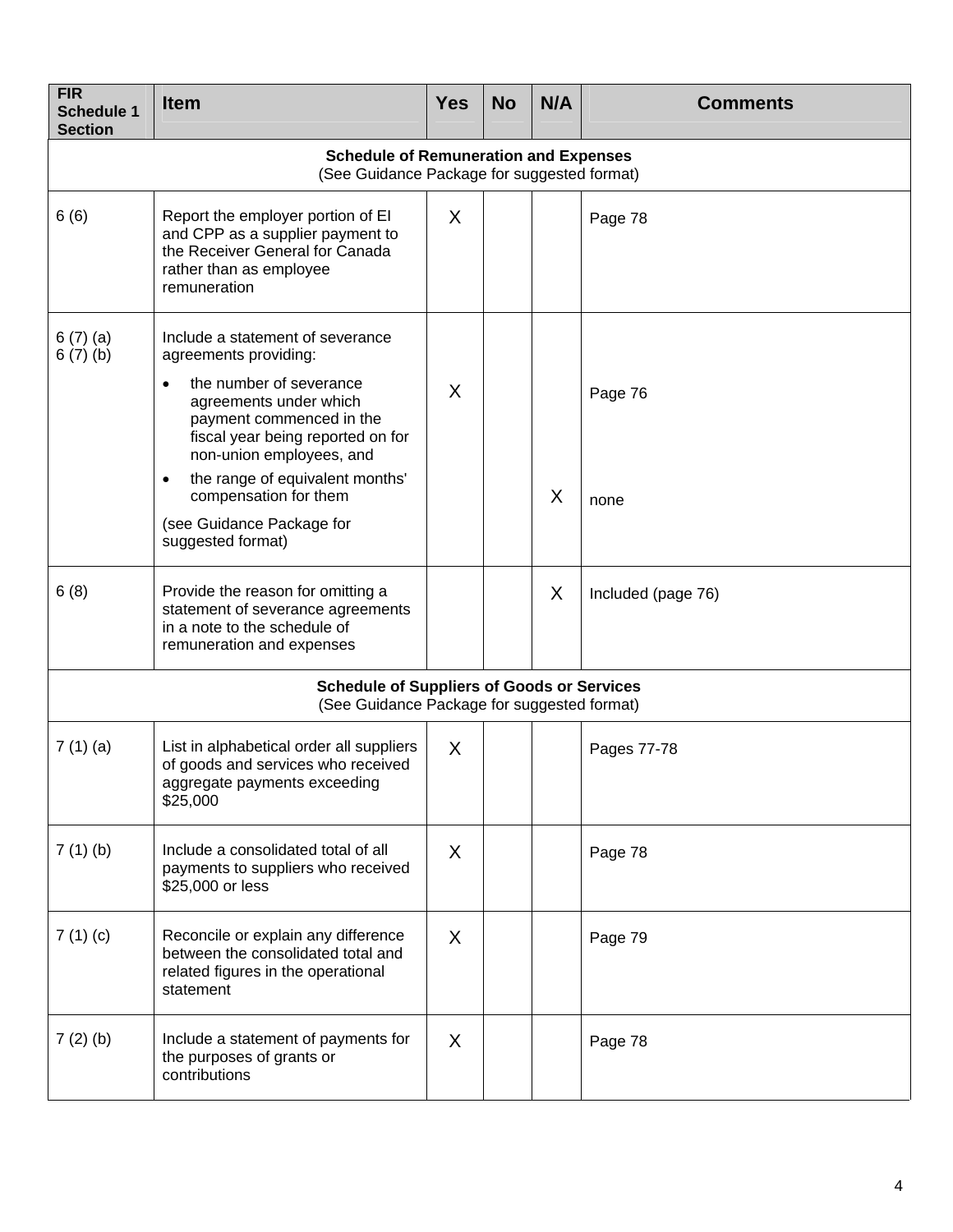| <b>FIR</b><br><b>Schedule 1</b><br><b>Section</b> | <b>Item</b>                                                                                                                                                                                                                                           | <b>Yes</b>                   | <b>No</b> | N/A | <b>Comments</b> |
|---------------------------------------------------|-------------------------------------------------------------------------------------------------------------------------------------------------------------------------------------------------------------------------------------------------------|------------------------------|-----------|-----|-----------------|
|                                                   |                                                                                                                                                                                                                                                       | <b>Inactive Corporations</b> |           |     |                 |
| 8(1)                                              | The ministry reports for the<br>corporation if the corporation is not<br>operating to the extent required to<br>produce a SOFI                                                                                                                        |                              |           | X   |                 |
| 8(2)(a)                                           | The ministry's report contains the<br>statements and schedules required<br>under section 1 (1), to the extent<br>possible                                                                                                                             |                              |           | X   |                 |
| 8(2)(b)                                           | The ministry's report contains a<br>statement of the operational status of<br>the corporation (see Guidance<br>Package regarding what to include)                                                                                                     |                              |           | X   |                 |
|                                                   | <b>Approval of Financial Information</b>                                                                                                                                                                                                              |                              |           |     |                 |
| 9(1)                                              | Corporations other than<br>municipalities - the SOFI is signed<br>as approved by the board of<br>directors or the governing body (see<br>Guidance Package for example)                                                                                |                              |           | X   |                 |
| 9(2)                                              | Municipalities - the SOFI is<br>approved by its council and by the<br>officer assigned responsibility for<br>financial administration (see<br>Guidance Package for example)                                                                           | X                            |           |     | Page 80         |
| 9(3)                                              | A management report is included,<br>signed by the head and chief<br>financial officer, or by the municipal<br>officer assigned responsibility for<br>financial administration (see<br>examples in annual report at<br>http://www.gov.bc.ca/cas/popt/) | X                            |           |     | Pages 2-3       |
| 9(4)                                              | The management report explains the<br>roles and responsibilities of the<br>board of directors or governing body,<br>audit committee, management, and<br>the auditors                                                                                  | X                            |           |     | Pages 2-3       |
| 9(5)                                              | Signature approvals required in<br>section 9 are for each of the<br>statements and schedules of<br>financial information, not just the<br>financial statements                                                                                        | $\sf X$                      |           |     | Pages 73-80     |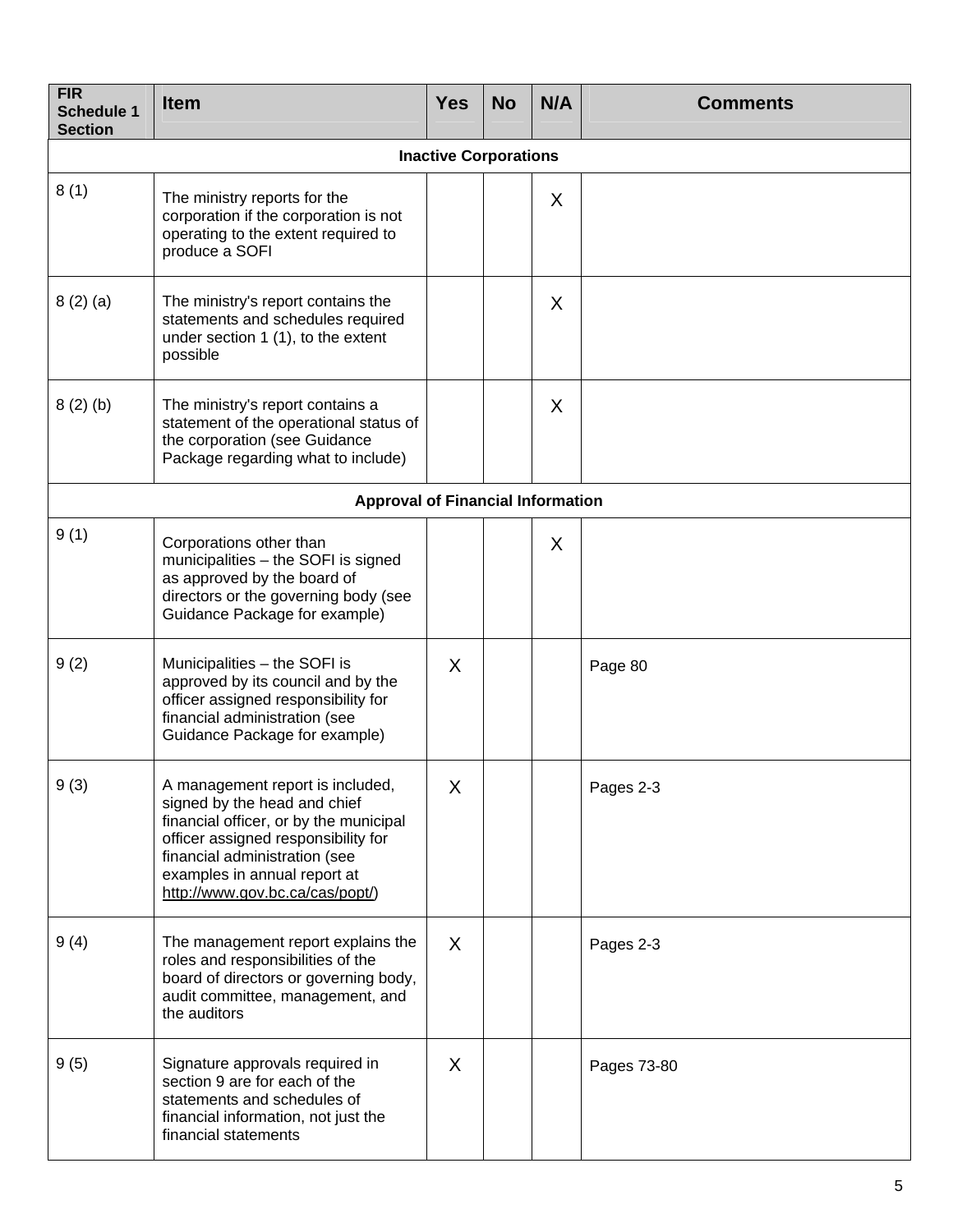**CITY OF PORT ALBERNI STATEMENT OF FINANCIAL INFORMATION FOR THE YEAR ENDED DECEMBER 31, 2007**



**SCHEDULES:**

**COUNCIL MEMBERS' REMUNERATION**

**EMPLOYEES' WAGES OVER \$75,000 AND RELATED EXPENSES (including consolidated totals for all others)**

**LISTING OF SEVERANCE AGREEMENTS COMMENCED DURING THE YEAR**

**AMOUNTS PAID TO SUPPLIERS IN EXCESS OF \$25,000 (including consolidated totals for all other amounts paid)**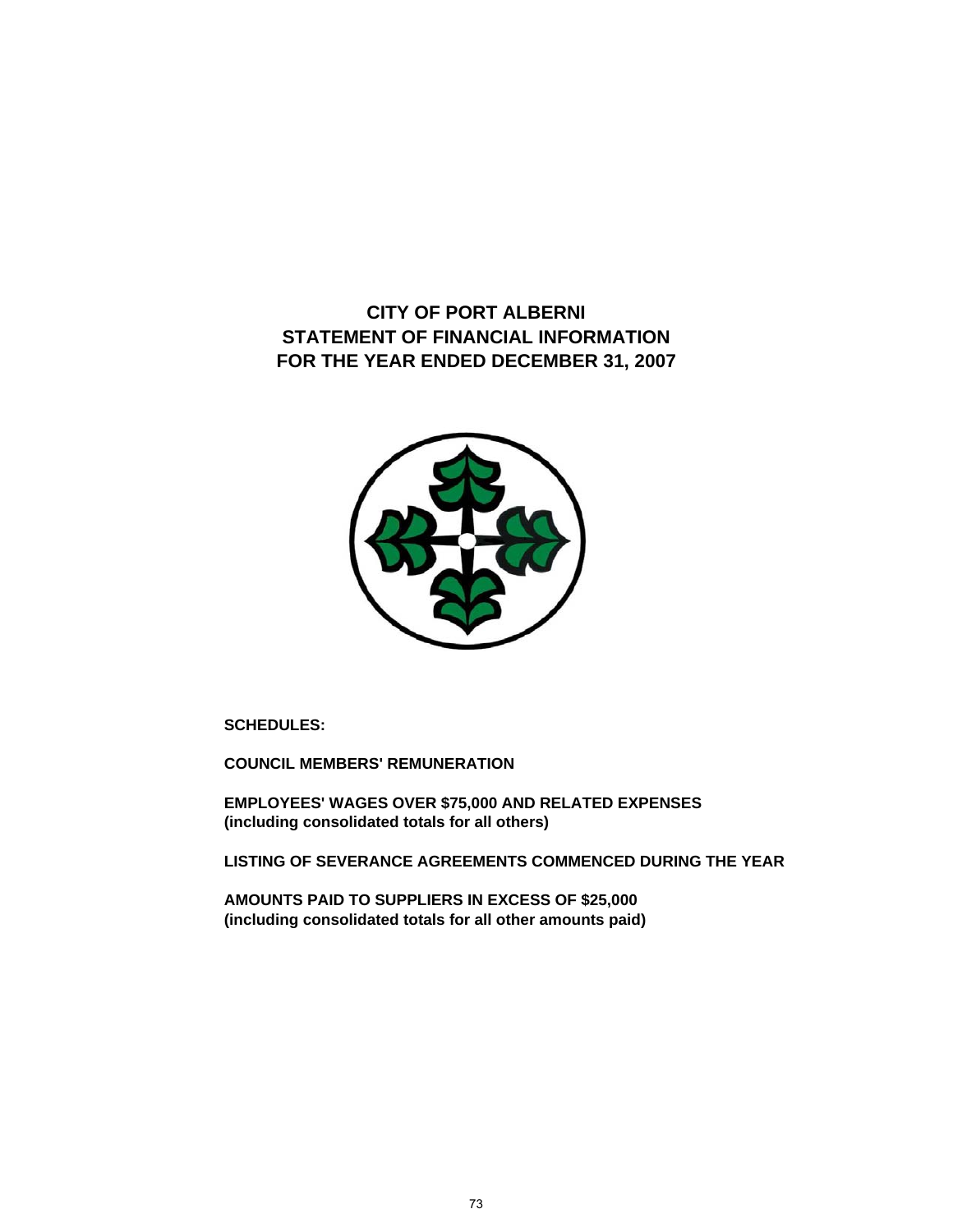# **SCHEDULE SHOWING THE REMUNERATION AND EXPENSES PAID TO OR ON BEHALF OF EACH EMPLOYEE**

| 1. Elected Officials, Employees appointed by Cabinet and Members of the Board of Directors |  |  |  |  |
|--------------------------------------------------------------------------------------------|--|--|--|--|
|--------------------------------------------------------------------------------------------|--|--|--|--|

| <b>Name</b>                                   | <b>Position</b>                                       | <b>Remuneration</b> | <b>Expenses</b> |
|-----------------------------------------------|-------------------------------------------------------|---------------------|-----------------|
| CHOPRA, HIRA                                  | <b>Elected Official</b>                               | 11,919.96           | 1,851.20        |
| MCLEMAN, JACK                                 | <b>Elected Official</b>                               | 11,919.96           | 3,909.22        |
| MCRAE, KEN                                    | <b>Elected Official</b>                               | 29,842.02           | 4,504.00        |
| MEALEY, CHARLES                               | <b>Elected Official</b>                               | 11,919.96           | 240.57          |
| PATTERSON, ARMAND                             | <b>Elected Official</b>                               | 11,919.96           | 240.57          |
| <b>SOLDA, CINDY</b>                           | <b>Elected Official</b>                               | 11,919.96           | 3,234.78        |
| <b>WHITEMAN, KENNETH</b>                      | <b>Elected Official</b>                               | 11,919.96           | 2,565.30        |
| Total: elected officials, employees appointed |                                                       |                     |                 |
|                                               | (by Cabinet and members of the Board of Directors (A) | $101,361.78$   \$   | 16,545.64       |

#### **2. Other employees (excluding those listed in Part 1 above)**

| <b>Name</b>                                    | Remuneration                                  |                           | <b>Expenses</b> |
|------------------------------------------------|-----------------------------------------------|---------------------------|-----------------|
| <b>ASPINALL, PETER</b>                         | \$<br>89,745.71                               | $\overline{\mathfrak{s}}$ |                 |
| <b>BJORNSON, WILLIAM</b>                       | \$<br>82,403.39                               | $\overline{\$}$           | 1,950.05        |
| <b>BURROWS, SCOTT</b>                          | \$<br>77,797.44                               | \$                        |                 |
| CHEVELDAVE, WAYNE                              | \$<br>83,092.40                               | $\overline{\mathcal{S}}$  |                 |
| CICON, GUY                                     | $\overline{\mathcal{S}}$<br>102,273.97        | $\overline{\mathbf{S}}$   | 4,299.47        |
| COLYN, JACOB                                   | \$<br>75,424.73                               | $\overline{\mathbf{s}}$   | 2,460.40        |
| DOETZEL, RONALD                                | \$<br>76,756.02                               | $\overline{\$}$           | 41.00           |
| DYSON, RUSSELL                                 | \$<br>96,667.72                               | $\overline{\$}$           | 645.00          |
| FINES, DERRIN                                  | \$<br>77,023.36                               | $\overline{\mathbf{3}}$   | 992.55          |
| FRANCOEUR, EDGAR                               | \$<br>75,484.00                               | \$                        | 696.90          |
| <b>FRASER, RANDALL</b>                         | $\overline{\$}$<br>82,910.89                  | $\overline{\mathbb{S}}$   | 1,701.66        |
| <b>GOORTS, BRENDA</b>                          | \$<br>75,661.24                               | $\overline{\$}$           | 720.20          |
| HALL, GORDON                                   | \$<br>77,871.27                               | $\overline{\$}$           |                 |
| HALYCHUK, BENJAMIN                             | \$<br>75,279.02                               | $\overline{\$}$           | 992.55          |
| <b>HAMILTON, JANIS</b>                         | \$<br>84,879.66                               | $\overline{\mathbf{e}}$   |                 |
| HOPKINS, ANN                                   | \$<br>96,523.72                               | $\overline{\mathbf{S}}$   | 3,392.68        |
| JOHNS, PHILIP                                  | \$<br>82,119.88                               | \$                        | 2,178.53        |
| <b>KENNY, R. SCOTT</b>                         | $\overline{\mathcal{S}}$<br>102,039.97        | $\overline{\mathcal{S}}$  | 2,225.96        |
| KINGSTON, THERESA                              | \$<br>89,808.38                               | $\overline{\mathcal{S}}$  | 2,297.70        |
| MCGIFFORD, LAWRENCE                            | \$<br>102,781.00                              | $\overline{\mathbf{s}}$   | 2,059.46        |
| MCINTOSH, JEAN                                 | \$<br>76,265.16                               | $\overline{\mathcal{E}}$  | 1,063.13        |
| MCVIE, DUNCAN                                  | $\overline{\mathcal{S}}$<br>89,612.44         | $\overline{\$}$           |                 |
| MEUNIER, NORMAN                                | $\overline{\$}$<br>82,912.97                  | $\overline{\mathbb{S}}$   | 2,114.08        |
| NADIG, HERBERT                                 | \$<br>77,332.64                               | $\overline{\$}$           |                 |
| NORDEN, LESLIE                                 | \$<br>87,258.00                               | $\overline{\$}$           |                 |
| PLEY, TIMOTHY                                  | \$<br>89,787.82                               | $\overline{\mathbf{e}}$   | 2,628.36        |
| SMITH, SCOTT                                   | \$<br>85,230.75                               | $\overline{\mathbf{e}}$   | 1,894.93        |
| THOEN, RANDOLPH                                | \$<br>75,549.49                               | $\overline{\mathbf{3}}$   |                 |
| TRENHOLM, J. BRUCE                             | $\overline{\mathbb{S}}$<br>81,963.30          | $\overline{\mathcal{S}}$  |                 |
| VANDERMOLEN, PETER                             | $\overline{\boldsymbol{\theta}}$<br>91,284.19 | \$                        |                 |
| WATSON, KENNETH                                | \$<br>114,894.09                              | \$                        | 4,601.34        |
| Consolidated total of other employees with     |                                               |                           |                 |
| remunueration and expenses of \$75,000 or less | 7,704,641.14<br>\$                            | \$                        | 37,238.33       |
| <b>Total: Other Employees</b><br>(B)           | \$<br>10,363,275.76                           | \$                        | 76,194.28       |

 $\_$  , and the set of the set of the set of the set of the set of the set of the set of the set of the set of the set of the set of the set of the set of the set of the set of the set of the set of the set of the set of th

Prepared under the Financial Information Regulation, Schedule 1, section 6(2), (3), (4), (5) and (6)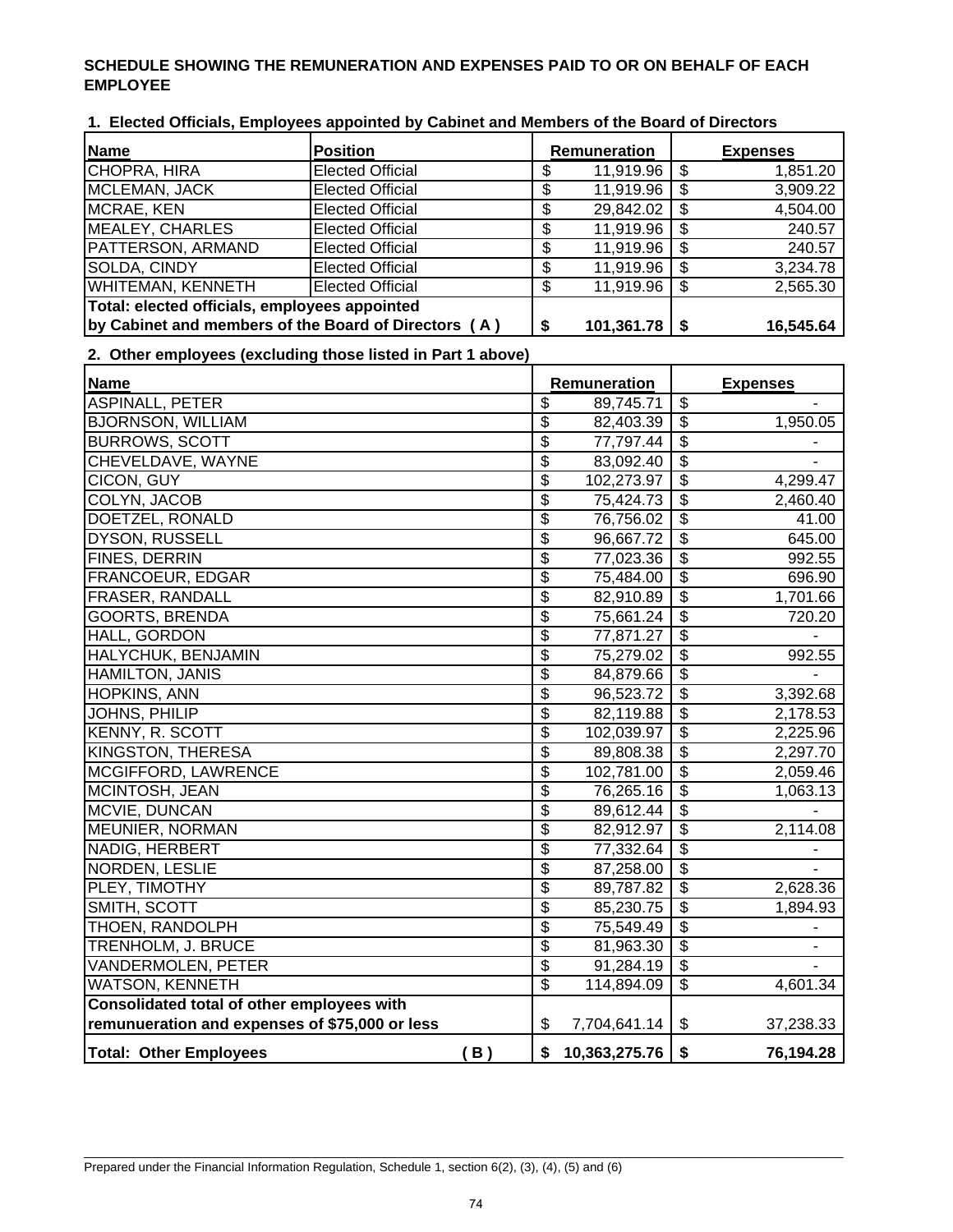### **SCHEDULE SHOWING THE REMUNERATION AND EXPENSES PAID TO OR ON BEHALF OF EACH EMPLOYEE**

### **3. Reconciliation**

| Total remuneration - elected officials, employees appointed |        |   |                |
|-------------------------------------------------------------|--------|---|----------------|
| by cabinet and members of the Board of Directors            | (A)    | S | 101,361.78     |
| Total remuneration - other employees                        | B.     |   | 10,363,275.76  |
| <b>Subtotal</b>                                             |        |   | 10,464,637.54  |
| Reconciling Items                                           |        |   |                |
| Total per Statement of Revenue and Expenditure              |        |   | 12,741,147.00  |
| <b>Variance</b>                                             | Note 1 |   | (2,276,509.46) |
| <b>NOTE 1</b>                                               |        |   |                |

A formal reconciliation of the figures cannot be presented due to the funtional reporting of expenditures.

The variance is due in large part to the following reasons:

- the payroll is based on a 26 pay period reporting whereas the financial statement is based on an accrual method of reporting;
- the financial statement reports benefits as a percentage of salaries and wages whereas remuneration is the amount paid directly to the employee as defined in the Financial Information Regulation, Schedule 1, subsection 6(1).

 $\_$  , and the set of the set of the set of the set of the set of the set of the set of the set of the set of the set of the set of the set of the set of the set of the set of the set of the set of the set of the set of th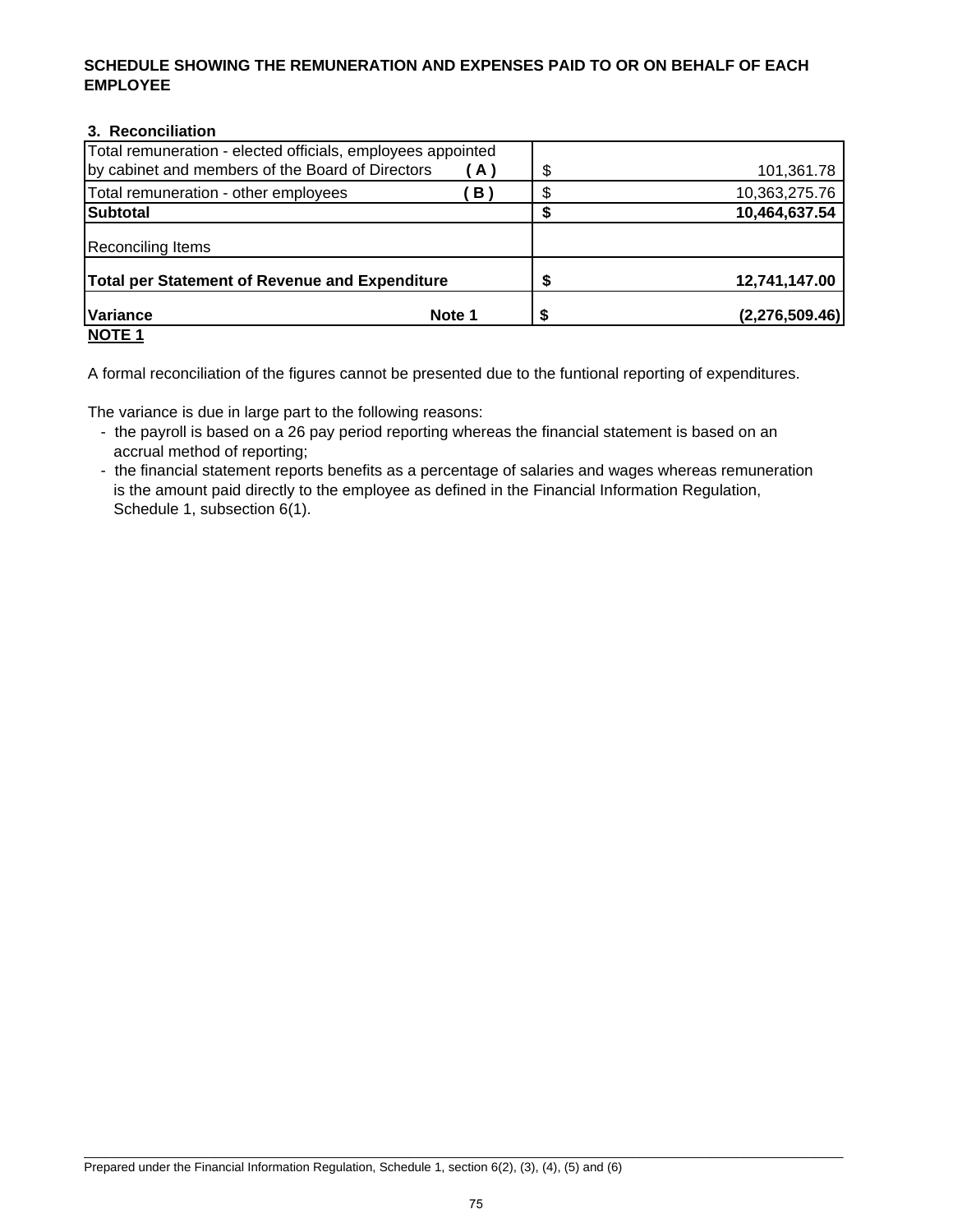#### **CITY OF PORT ALBERNI**

#### **STATEMENT OF SEVERANCE AGREEMENTS**

There were no severance agreements under which payment commenced between the City of Port Alberni and its non-unionized employees during fiscal year 2007.

Prepared under the Financial Information Regulation, Sechdule 1, subsection 6(7)

\_\_\_\_\_\_\_\_\_\_\_\_\_\_\_\_\_\_\_\_\_\_\_\_\_\_\_\_\_\_\_\_\_\_\_\_\_\_\_\_\_\_\_\_\_\_\_\_\_\_\_\_\_\_\_\_\_\_\_\_\_\_\_\_\_\_\_\_\_\_\_\_\_\_\_\_\_\_\_\_\_\_\_\_\_\_\_\_\_\_\_\_\_\_\_\_\_\_\_\_\_\_\_\_\_\_\_\_\_\_\_\_\_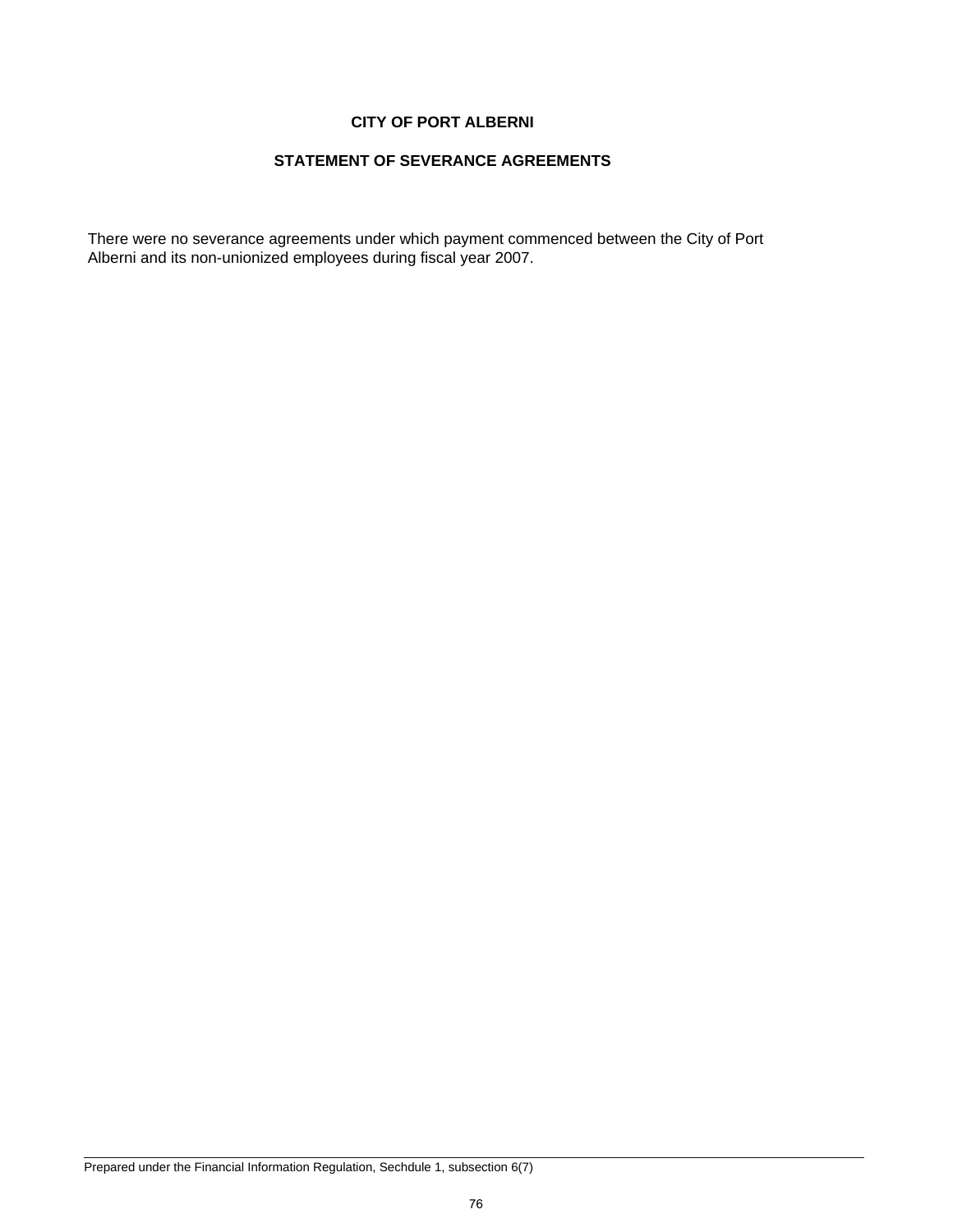|                                                  | <b>Aggregate Amount Paid To</b> |
|--------------------------------------------------|---------------------------------|
| <b>Supplier Name</b>                             | <b>Supplier</b>                 |
| 609188 BC LTD                                    | \$71,933.92                     |
| <b>ACE FLAGGING</b>                              | \$59,537.55                     |
| <b>ACKLANDS - GRAINGER INC</b>                   | \$68,979.92                     |
| <b>ADDY POWER LTD</b>                            | \$25,458.86                     |
| ALBERNI CHRYSLER LTD.                            | \$49,557.69                     |
| ALBERNI CLAYOQUOT REGIONAL HOSPITAL DIST.        | \$959,703.76                    |
| ALBERNI COMMUNICATIONS & ELECTRONICS             | \$33,009.25                     |
| <b>ALBERNI FOUNDRY LTD</b>                       | \$41,437.77                     |
| ALBERNI VALLEY TREE SERVICE - DAVE POTTER        | \$31,865.46                     |
| <b>ANDREW SHERET LIMITED</b>                     | \$136,387.29                    |
| <b>AURORA ROOFING LTD</b>                        | \$80,180.84                     |
| <b>B C ASSESSMENT AUTHORITY</b>                  | \$172,317.73                    |
| <b>B C HYDRO &amp; POWER AUTHORITY</b>           | \$694,578.81                    |
| <b>B C TRANSIT</b>                               | \$557,282.00                    |
| <b>BAILEY ELECTRIC CO LTD</b>                    | \$224,053.22                    |
| BEAVER CREEK HOME CENTRE                         | \$27,645.38                     |
| <b>BERK'S INTERTRUCK LTD</b>                     | \$172,129.31                    |
| BETA CONSTRUCTION (1998) LTD                     | \$70,840.36                     |
| <b>BRANDT TRACTOR LTD.</b>                       | \$105,881.41                    |
| <b>BRENNTAG CANADA INC.</b>                      | \$34,131.71                     |
| <b>CANADIAN CORPS OF COMMISSIONAIRES</b>         | \$38,878.57                     |
| CANADIAN UNION OF PUBLIC EMPLOYEES               | $\overline{$}135,587.57$        |
| <b>CANSCOTT MANAGEMENT SERVICES LTD</b>          | \$33,682.83                     |
| <b>CMF CONSTRUCTION LTD</b>                      | \$1,234,146.64                  |
| <b>COAST HYDROVAC</b>                            | \$45,419.47                     |
| <b>CO-OPERATORS, THE</b>                         | \$185,772.09                    |
| <b>CORIX WATER PRODUCTS INC.</b>                 | \$66,747.50                     |
| <b>D R CLOUGH CONSULTING</b>                     | \$80,515.23                     |
| <b>DOLANS CONCRETE LTD</b>                       | \$159,896.94                    |
| DRH FORESTRY CONSULTING                          | \$55,142.80                     |
| DUNCAN SABINE COLLYER PARTNERS LLP               | \$27,888.60                     |
| <b>FOURNIER EXCAVATING LTD</b>                   | \$810,621.63                    |
| <b>FRIESEN EQUIPMENT LTD</b>                     | \$107,532.70                    |
| <b>GRAND &amp; TOY</b>                           | \$53,382.10                     |
| <b>IMPERIAL OIL</b>                              | \$269,024.71                    |
| <b>INDUSTRIAL HERITAGE SOCIETY (THE STATION)</b> | \$238,925.10                    |
| JACK'S TIRE SALES & SERVICES LTD                 | \$26,418.69                     |
| JARDINE LLOYD THOMPSON CANADA INC                | \$301,842.00                    |
| JOE & SONS CONSTRUCTION LTD                      | \$31,800.00                     |
| JOHNSON CONTROLS L.P.                            | \$40,302.23                     |
| KING LUMINAIRE COMPANY INC                       | \$48,961.40                     |
| KNAPPETT INDUSTRIES LTD.                         | \$103,288.52                    |
| KOERS & ASSOCIATES ENGINEERING LTD               | \$111,418.69                    |
| <b>LINDSAY SIMMONDS DESIGN</b>                   | \$65,767.59                     |
| MACDERMOTTS INSURANCE AGENCY LTD                 | \$68,768.00                     |
| <b>MASS PRODUCTIONS</b>                          | \$34,553.87                     |
| <b>MCTAR PETROLEUM</b>                           | \$63,475.05                     |
| MEDICAL SERVICE PLAN OF BC                       | \$136,728.00                    |
| <b>MIDAN INDUSTRIES</b>                          | \$56,302.25                     |
| MINISTER OF FINANCE                              | \$31,056.84                     |
| MINISTER OF FINANCE                              | \$26,500.00                     |
|                                                  |                                 |

# **1. Alphabetical list of suppliers who received aggregate payments exceeding \$25,000**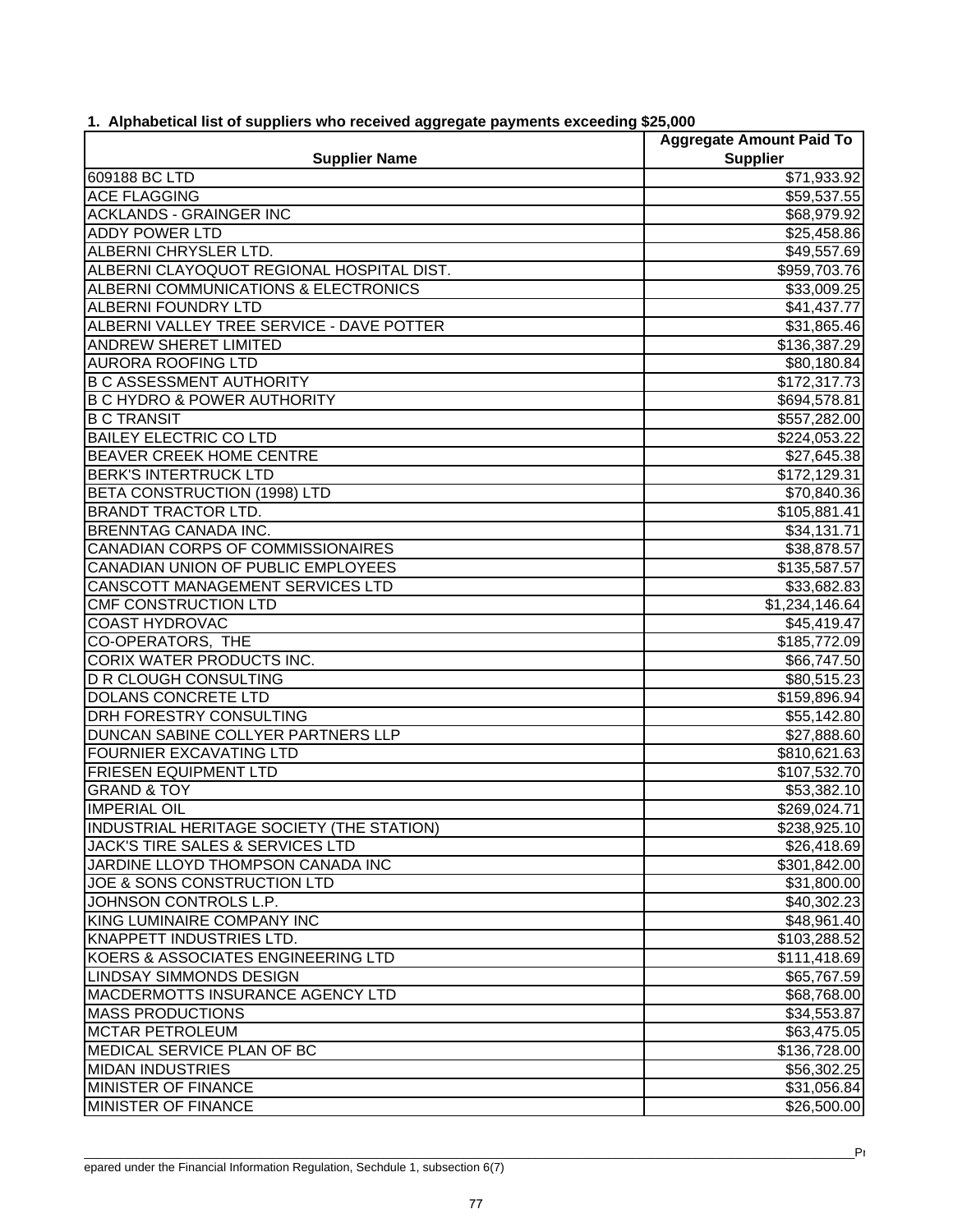| MUNICIPAL FINANCE AUTHORITY                       | \$70,330.24                              |
|---------------------------------------------------|------------------------------------------|
| OAK CREEK GOLF & TURF INC.                        | \$34,576.45                              |
| <b>PACIFIC BLUE CROSS</b>                         | \$307,397.42                             |
| PACIFIC SITE CONCRETE                             | \$61,464.10                              |
| PARKSVILLE HEAVY EQUIPMENT                        | \$53,428.24                              |
| PATTISON SIGN GROUP                               | \$52,104.80                              |
| PENSION CORPORATION                               | \$1,535,748.00                           |
| PORT ALBERNI FIRE FIGHTERS ASSOC                  | \$36,475.00                              |
| PORT ALBERNI SCHOOL TAX                           | \$6,179,653.67                           |
| PORT ALBERNI TIMES GROUP INC.                     | \$64,496.09                              |
| PORT MACHINE WORKS LTD                            | \$41,929.46                              |
| <b>QUALITY FOODS</b>                              | \$27,069.00                              |
| <b>RAYNER &amp; BRACHT LTD.</b>                   | \$28,103.74                              |
| RAYNER BRACHT CONSTRUCTION INC                    | \$948,717.61                             |
| <b>RAZOR CONSTRUCTION LTD</b>                     | \$189,277.86                             |
| RECEIVER GENERAL FOR CANADA - COMMISSIONER RCMP   | \$3,677,012.84                           |
| RECEIVER GENERAL FOR CANADA - REVENUE CANADA &    | \$2,856,395.56                           |
| REGIONAL DISTRICT OF ALBERNI CLAYOQUOT            | \$1,329,288.91                           |
| REGIONAL DISTRICT OF ALBERNI CLAYOQUOT - LANDFILL | \$452,894.98                             |
| SPCA                                              | \$116,410.00                             |
| <b>SOLDA'S PROMOTIONS</b>                         | \$44,011.00                              |
| <b>SPIFFY IN A JIFFY JANITORIAL</b>               | \$31,747.00                              |
| <b>SUNBIRD DISPOSAL &amp; RECYCLING</b>           | \$44,454.07                              |
| <b>SUPERIOR PROPANE</b>                           | \$29,435.60                              |
| <b>TELUS</b>                                      | \$166,547.11                             |
| <b>TELUS MOBILITY MIKE</b>                        | \$27,765.05                              |
| <b>TERASEN GAS</b>                                | \$261,683.85                             |
| <b>UNISOURCE CANADA INC</b>                       | \$39,696.01                              |
| VANCOUVER ISLAND REGIONAL LIBRARY                 | \$497,428.35                             |
| <b>WESCOM COMPUTER SERVICES LTD</b>               | \$51,656.81                              |
| <b>WEST COAST FLOOR LTD</b>                       | \$36,463.14                              |
| <b>WOODWARD WALKER</b>                            | \$27,023.84                              |
| Total aggregate amount paid to suppliers<br>(A)   | $\overline{\mathbf{s}}$<br>27,627,945.65 |

**2. Consolidated total paid to suppliers who received aggregate payments of \$25,000 or less**

# **3. Total of payments to suppliers for grants and contributions exceeding \$25,000**

| ALBERNI VALLEY CHAMBER OF COMMERCE                                        | 114.932.00 |
|---------------------------------------------------------------------------|------------|
|                                                                           |            |
| Consolidated total of grants exceeding \$25,000.00                        | 114.932.00 |
| Consolidated total of contributions exceeding \$25,000.00                 |            |
| Consolidated total of all grants and contributions exceeding \$25,000 (C) | 114.932.00 |

 **( B \$2,979,402.94**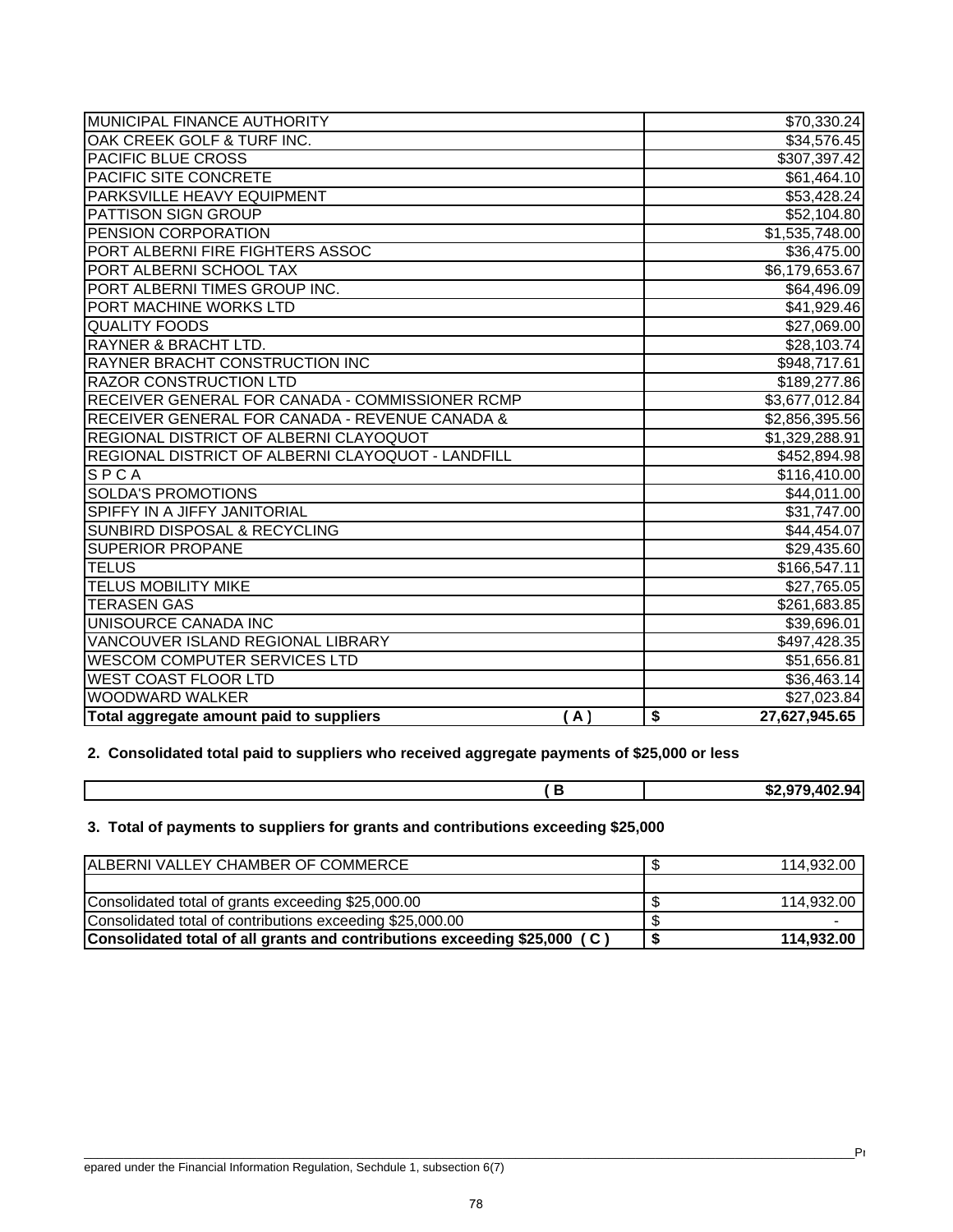# **4. Reconcilitation**

| Total of aggregate payments exceeding \$25,000 paid to suppliers      |        | $A$ ) | 27,627,945.65 |
|-----------------------------------------------------------------------|--------|-------|---------------|
| Consolidated total of payments of \$25,000 or less paid to suppliers  |        | B     | 2.979.402.94  |
| Consolidated total of all grants and contributions exceeding \$25,000 |        | (C)   | 114.932.00    |
| Reconciling items                                                     |        |       |               |
| Total per Statement of Revenue and Expenditure                        |        |       | 18,163,544.00 |
| Variance                                                              | Note 2 |       | 12,558,736.59 |
|                                                                       |        |       |               |

# **NOTE 2**

A formal reconciliation cannot be presented due to the functional reporting of expenditures.

The variance is due in large part to the following reasons:

- collections for others;
- payments made to suppliers for payroll purposes eg. Receiver General, Pension Corporation etc.;
- GST is included in the payments to suppliers but is not included in the financial statement total.